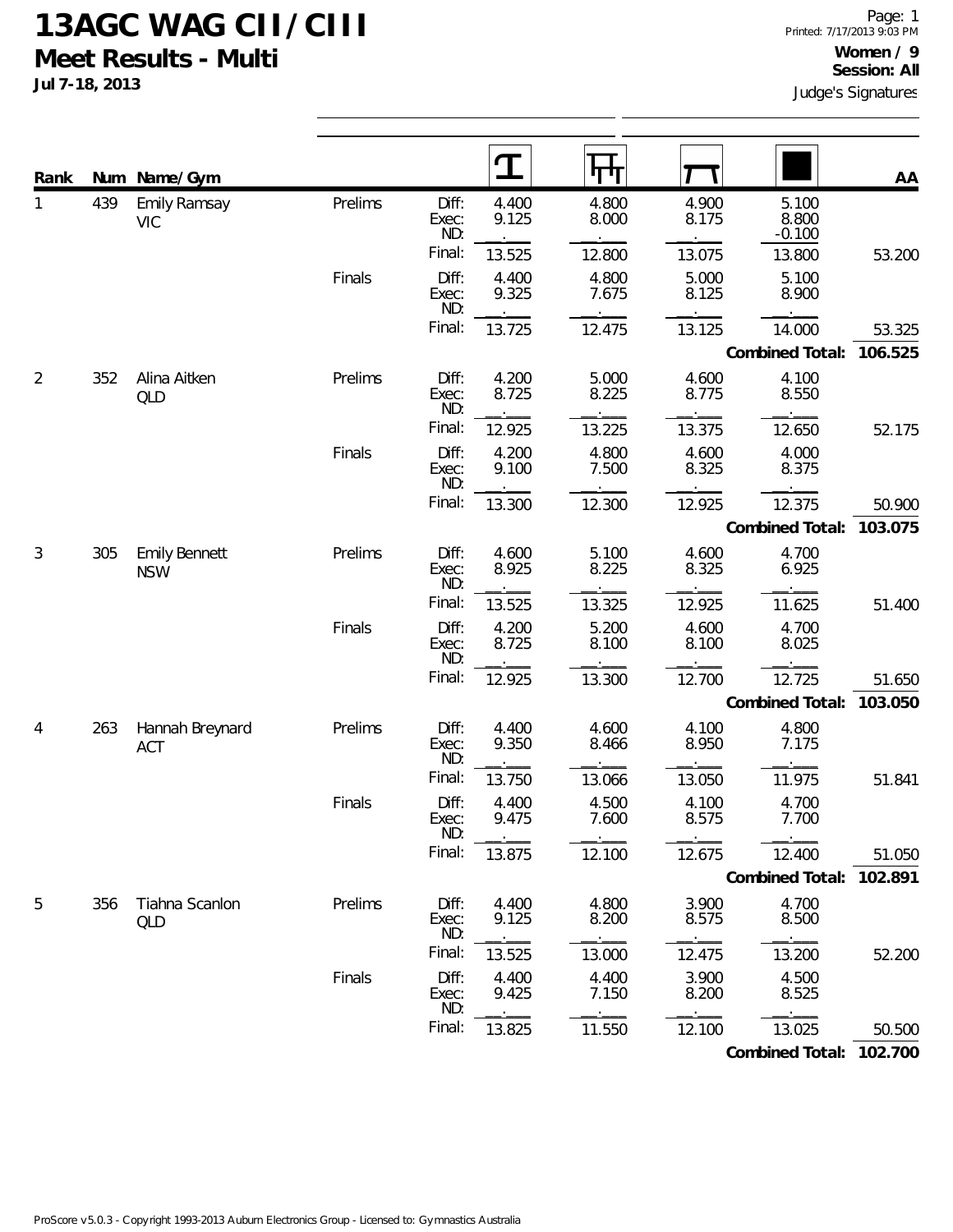**Jul 7-18, 2013**

| Rank | Num | Name/Gym                     |         |                       | $\mathbf T$    |                |                |                            | AA      |
|------|-----|------------------------------|---------|-----------------------|----------------|----------------|----------------|----------------------------|---------|
| 6    | 353 | Ali Kay<br>QLD               | Prelims | Diff:<br>Exec:<br>ND: | 4.400<br>9.175 | 5.000<br>8.125 | 4.300<br>8.250 | 4.700<br>8.250             |         |
|      |     |                              |         | Final:                | 13.575         | 13.125         | 12.550         | 12.950                     | 52.200  |
|      |     |                              | Finals  | Diff:<br>Exec:<br>ND: | 4.400<br>8.775 | 5.200<br>6.900 | 4.000<br>7.725 | 4.500<br>8.275<br>$-0.100$ |         |
|      |     |                              |         | Final:                | 13.175         | 12.100         | 11.725         | 12.675                     | 49.675  |
|      |     |                              |         |                       |                |                |                | Combined Total:            | 101.875 |
| 7    | 264 | Georgina Matan<br><b>ACT</b> | Prelims | Diff:<br>Exec:<br>ND: | 4.200<br>8.800 | 4.400<br>7.925 | 4.400<br>8.575 | 4.100<br>8.550             |         |
|      |     |                              |         | Final:                | 13.000         | 12.325         | 12.975         | 12.650                     | 50.950  |
|      |     |                              | Finals  | Diff:<br>Exec:<br>ND: | 4.200<br>9.050 | 4.400<br>7.750 | 4.400<br>8.275 | 4.100<br>8.525             |         |
|      |     |                              |         | Final:                | 13.250         | 12.150         | 12.675         | 12.625                     | 50.700  |
|      |     |                              |         |                       |                |                |                | Combined Total:            | 101.650 |
| 8    | 438 | Taylah Laval<br><b>VIC</b>   | Prelims | Diff:<br>Exec:<br>ND: | 4.400<br>9.050 | 4.700<br>8.800 | 3.900<br>7.000 | 4.900<br>7.600             |         |
|      |     |                              |         | Final:                | 13.450         | 13.500         | 10.900         | 12.500                     | 50.350  |
|      |     |                              | Finals  | Diff:<br>Exec:<br>ND: | 4.400<br>9.300 | 4.600<br>8.900 | 4.000<br>7.875 | 4.700<br>7.375             |         |
|      |     |                              |         | Final:                | 13.700         | 13.500         | 11.875         | 12.075                     | 51.150  |
|      |     |                              |         |                       |                |                |                | Combined Total:            | 101.500 |
| 9    | 436 | Morgan Baum<br><b>VIC</b>    | Prelims | Diff:<br>Exec:<br>ND: | 4.200<br>8.550 | 4.000<br>7.450 | 4.300<br>8.325 | 5.000<br>7.675<br>$-0.100$ |         |
|      |     |                              |         | Final:                | 12.750         | 11.450         | 12.625         | 12.575                     | 49.400  |
|      |     |                              | Finals  | Diff:<br>Exec:<br>ND: | 4.200<br>8.950 | 4.000<br>8.550 | 4.300<br>8.325 | 4.900<br>8.700             |         |
|      |     |                              |         | Final:                | 13.150         | 12.550         | 12.625         | 13.600                     | 51.925  |
|      |     |                              |         |                       |                |                |                | Combined Total:            | 101.325 |
| 10   | 265 | Melanie O'mara<br>ACT        | Prelims | Diff:<br>Exec:<br>ND: | 4.000<br>8.425 | 5.500<br>8.625 | 4.200<br>6.100 | 4.400<br>8.200             |         |
|      |     |                              |         | Final:                | 12.425         | 14.125         | 10.300         | 12.600                     | 49.450  |
|      |     |                              | Finals  | Diff:<br>Exec:<br>ND: | 4.000<br>8.900 | 5.200<br>7.425 | 5.100<br>8.550 | 4.400<br>8.025             |         |
|      |     |                              |         | Final:                | 12.900         | 12.625         | 13.650         | 12.425                     | 51.600  |

**Combined Total: 101.050**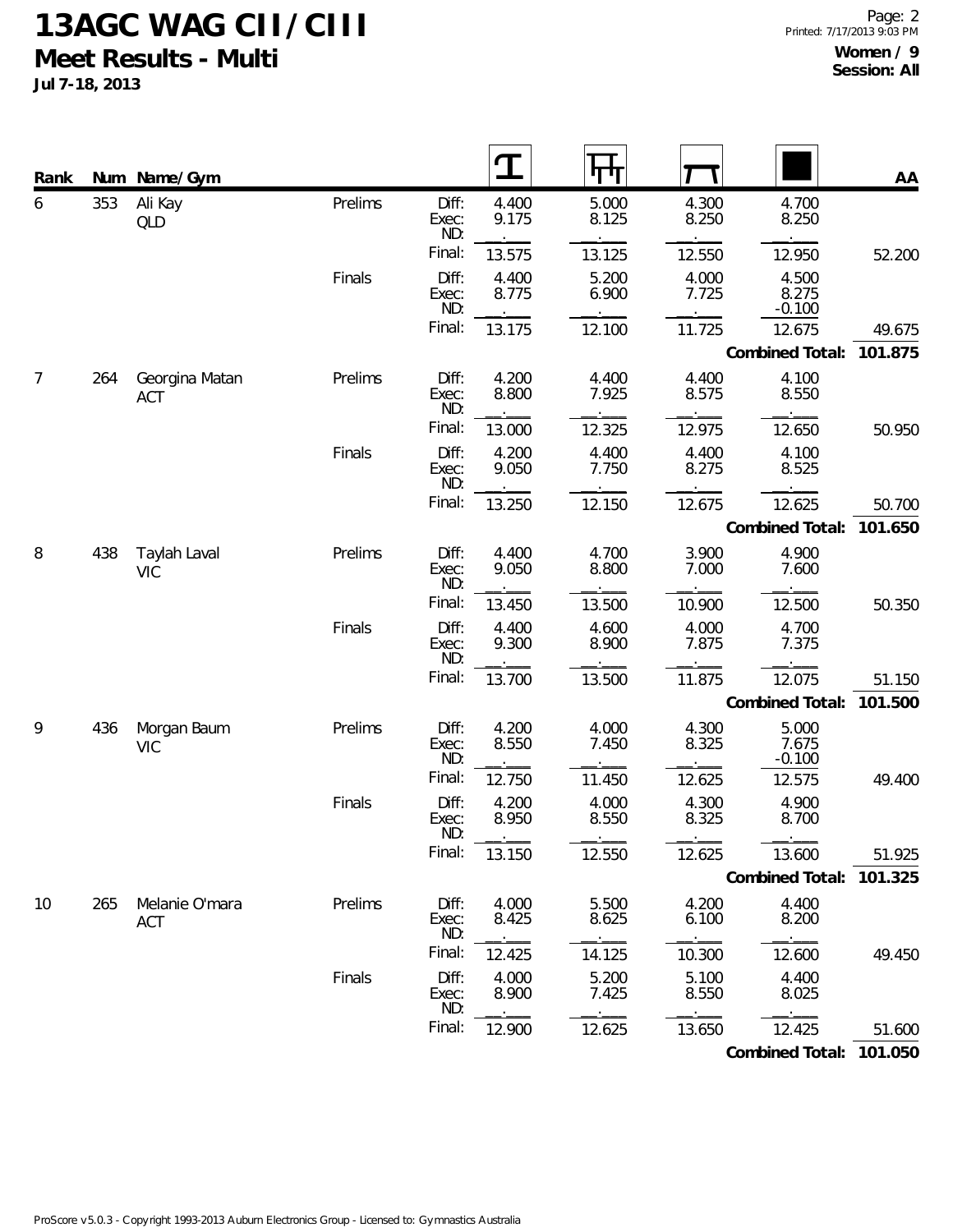**Jul 7-18, 2013**

| Rank |     | Num Name/Gym                  |         |                       |                |                |                            |                            | AA      |
|------|-----|-------------------------------|---------|-----------------------|----------------|----------------|----------------------------|----------------------------|---------|
| 11   | 435 | Brianne Allen<br><b>VIC</b>   | Prelims | Diff:<br>Exec:<br>ND: | 4.000<br>8.425 | 4.500<br>6.200 | 5.200<br>8.375<br>$-0.100$ | 4.700<br>8.125             |         |
|      |     |                               |         | Final:                | 12.425         | 10.700         | 13.475                     | 12.825                     | 49.425  |
|      |     |                               | Finals  | Diff:<br>Exec:<br>ND: | 4.000<br>8.550 | 5.200<br>7.375 | 5.100<br>8.025<br>$-0.100$ | 4.600<br>8.025<br>$-0.100$ |         |
|      |     |                               |         | Final:                | 12.550         | 12.575         | 13.025                     | 12.525                     | 50.675  |
|      |     |                               |         |                       |                |                |                            | Combined Total:            | 100.100 |
| 12   | 310 | Olivia Tripi<br><b>NSW</b>    | Prelims | Diff:<br>Exec:<br>ND: | 4.600<br>8.900 | 3.700<br>8.400 | 4.700<br>8.350             | 4.500<br>7.750             |         |
|      |     |                               |         | Final:                | 13.500         | 12.100         | 13.050                     | 12.250                     | 50.900  |
|      |     |                               | Finals  | Diff:<br>Exec:<br>ND: | 4.600<br>9.025 | 3.600<br>8.375 | 4.200<br>6.000             | 4.500<br>8.000             |         |
|      |     |                               |         | Final:                | 13.625         | 11.975         | 10.200                     | 12.500                     | 48.300  |
|      |     |                               |         |                       |                |                |                            | Combined Total:            | 99.200  |
| 13   | 479 | Rachal Camilleri<br><b>WA</b> | Prelims | Diff:<br>Exec:<br>ND: | 4.200<br>8.775 | 4.600<br>7.075 | 5.300<br>8.325             | 5.300<br>7.075             |         |
|      |     |                               |         | Final:                | 12.975         | 11.675         | 13.625                     | 12.375                     | 50.650  |
|      |     |                               | Finals  | Diff:<br>Exec:<br>ND: | 4.200<br>8.675 | 3.800<br>6.325 | 5.500<br>8.100             | 5.000<br>6.875             |         |
|      |     |                               |         | Final:                | 12.875         | 10.125         | 13.600                     | 11.875                     | 48.475  |
|      |     |                               |         |                       |                |                |                            | Combined Total:            | 99.125  |
| 14   | 308 | Lauren Thompson<br><b>NSW</b> | Prelims | Diff:<br>Exec:<br>ND: | 4.200<br>8.875 | 5.000<br>8.075 | 3.600<br>6.675             | 4.600<br>8.175             |         |
|      |     |                               |         | Final:                | 13.075         | 13.075         | 10.275                     | 12.775                     | 49.200  |
|      |     |                               | Finals  | Diff:<br>Exec:<br>ND: | 4.200<br>8.800 | 4.800<br>7.125 | 4.700<br>7.125             | 4.800<br>8.225             |         |
|      |     |                               |         | Final:                | 13.000         | 11.925         | 11.825                     | 13.025                     | 49.775  |
|      |     |                               |         |                       |                |                |                            | Combined Total:            | 98.975  |
| 15   | 355 | Chelsi Mikeska<br>QLD         | Prelims | Diff:<br>Exec:<br>ND: | 4.400<br>9.025 | 3.100<br>8.375 | 3.500<br>7.750             | 3.900<br>8.775             |         |
|      |     |                               |         | Final:                | 13.425         | 11.475         | 11.250                     | 12.675                     | 48.825  |
|      |     |                               | Finals  | Diff:<br>Exec:<br>ND: | 4.400<br>9.150 | 3.000<br>8.300 | 3.500<br>8.400             | 3.900<br>8.625             |         |
|      |     |                               |         | Final:                | 13.550         | 11.300         | 11.900                     | 12.525                     | 49.275  |
|      |     |                               |         |                       |                |                |                            | Combined Total:            | 98.100  |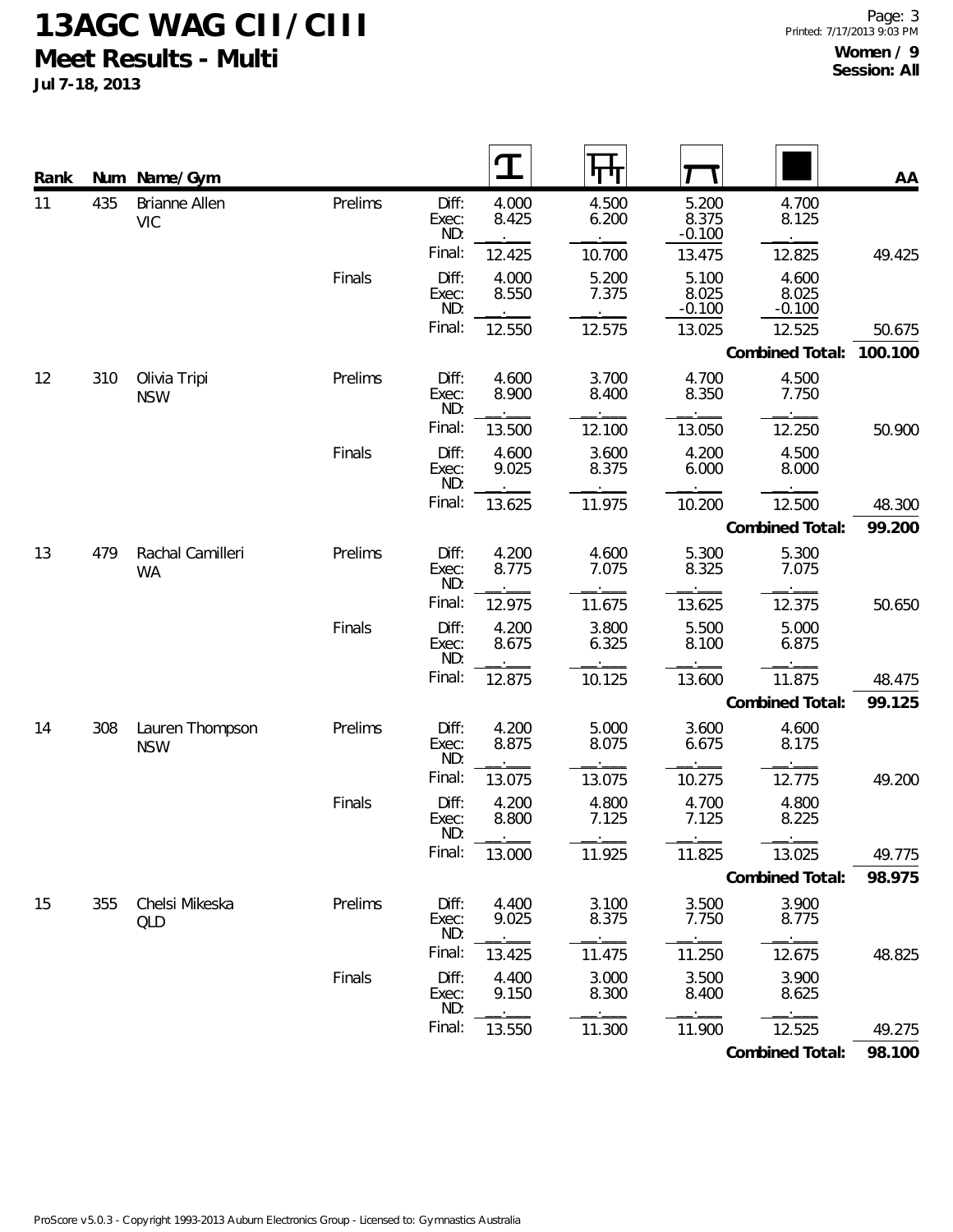**Jul 7-18, 2013**

| Rank |     | Num Name/Gym                  |         |                       |                | IП             |                            |                            | AA     |
|------|-----|-------------------------------|---------|-----------------------|----------------|----------------|----------------------------|----------------------------|--------|
| 16   | 307 | Katelyn Mills<br><b>NSW</b>   | Prelims | Diff:<br>Exec:<br>ND: | 4.400<br>7.650 | 4.700<br>8.100 | 4.800<br>7.675             | 4.500<br>7.575<br>$-0.100$ |        |
|      |     |                               |         | Final:                | 12.050         | 12.800         | 12.475                     | 11.975                     | 49.300 |
|      |     |                               | Finals  | Diff:<br>Exec:<br>ND: | 4.400<br>7.800 | 4.700<br>7.650 | 4.800<br>7.900             | 4.400<br>7.425<br>$-0.300$ |        |
|      |     |                               |         | Final:                | 12.200         | 12.350         | 12.700                     | 11.525                     | 48.775 |
|      |     |                               |         |                       |                |                |                            | Combined Total:            | 98.075 |
| 17   | 477 | Alisha Bates<br>WA            | Prelims | Diff:<br>Exec:<br>ND: | 4.200<br>8.600 | 4.500<br>7.575 | 4.400<br>7.325             | 4.300<br>8.200             |        |
|      |     |                               |         | Final:                | 12.800         | 12.075         | 11.725                     | 12.500                     | 49.100 |
|      |     |                               | Finals  | Diff:<br>Exec:<br>ND: | 4.200<br>8.400 | 4.400<br>7.675 | 4.400<br>7.050<br>$-0.100$ | 4.200<br>8.375             |        |
|      |     |                               |         | Final:                | 12.600         | 12.075         | 11.350                     | 12.575                     | 48.600 |
|      |     |                               |         |                       |                |                |                            | Combined Total:            | 97.700 |
| 18   | 354 | Larissa Lum<br><b>QLD</b>     | Prelims | Diff:<br>Exec:<br>ND: | 3.200<br>9.225 | 4.300<br>7.200 | 3.000<br>8.725             | 4.300<br>8.025             |        |
|      |     |                               |         | Final:                | 12.425         | 11.500         | 11.725                     | 12.325                     | 47.975 |
|      |     |                               | Finals  | Diff:<br>Exec:<br>ND: | 3.200<br>8.875 | 4.500<br>8.550 | 3.000<br>8.600             | 4.100<br>8.325             |        |
|      |     |                               |         | Final:                | 12.075         | 13.050         | 11.600                     | 12.425                     | 49.150 |
|      |     |                               |         |                       |                |                |                            | Combined Total:            | 97.125 |
| 19   | 480 | Nicole De Vries<br>WA         | Prelims | Diff:<br>Exec:<br>ND: | 4.600<br>8.850 | 4.800<br>6.625 | 4.500<br>7.575             | 4.600<br>7.125             |        |
|      |     |                               |         | Final:                | 13.450         | 11.425         | 12.075                     | 11.725                     | 48.675 |
|      |     |                               | Finals  | Diff:<br>Exec:<br>ND: | 4.600<br>8.575 | 4.800<br>6.550 | 4.400<br>6.725             | 4.600<br>8.075             |        |
|      |     |                               |         | Final:                | 13.175         | 11.350         | 11.125                     | 12.675                     | 48.325 |
|      |     |                               |         |                       |                |                |                            | Combined Total:            | 97.000 |
| 20   | 440 | Karina Schiller<br><b>VIC</b> | Prelims | Diff:<br>Exec:<br>ND: | 4.200<br>8.725 | 2.800<br>8.600 | 4.700<br>7.150             | 4.000<br>7.275             |        |
|      |     |                               |         | Final:                | 12.925         | 11.400         | 11.850                     | 11.275                     | 47.450 |
|      |     |                               | Finals  | Diff:<br>Exec:<br>ND: | 4.200<br>8.350 | 2.500<br>8.300 | 5.200<br>7.150             | 4.900<br>8.750<br>$-0.100$ |        |
|      |     |                               |         | Final:                | 12.550         | 10.800         | 12.350                     | 13.550                     | 49.250 |

**Combined Total: 96.700**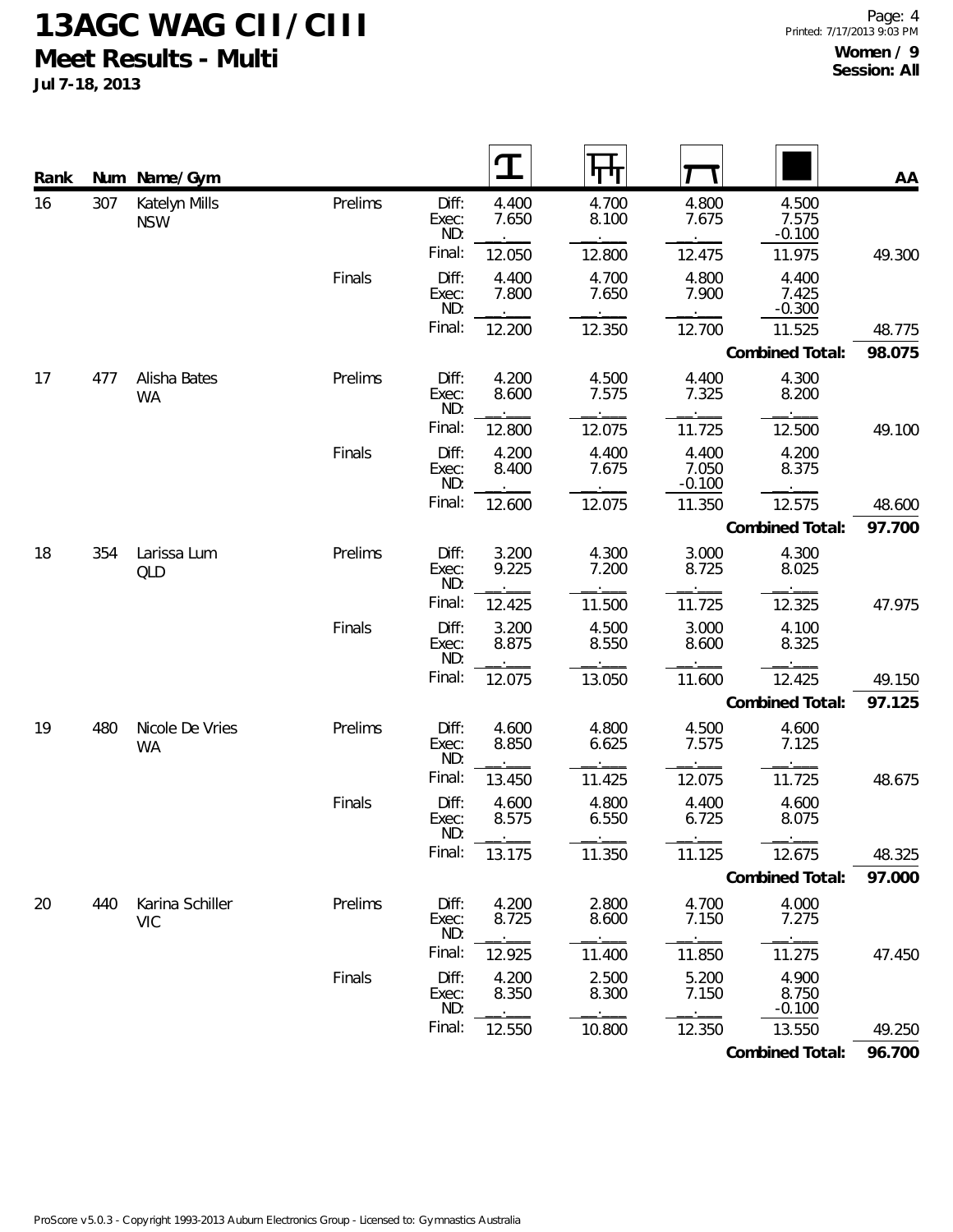**Jul 7-18, 2013**

| Rank | Num | Name/Gym                       |         |                       |                |                |                            |                 | AA     |
|------|-----|--------------------------------|---------|-----------------------|----------------|----------------|----------------------------|-----------------|--------|
| 21   | 309 | Philippa Tockuss<br><b>NSW</b> | Prelims | Diff:<br>Exec:<br>ND: | 4.200<br>9.025 | 3.000<br>7.250 | 4.000<br>7.000             | 4.600<br>8.100  |        |
|      |     |                                |         | Final:                | 13.225         | 10.250         | 11.000                     | 12.700          | 47.175 |
|      |     |                                | Finals  | Diff:<br>Exec:<br>ND: | 4.200<br>9.000 | 3.000<br>6.825 | 4.700<br>7.700             | 4.200<br>8.300  |        |
|      |     |                                |         | Final:                | 13.200         | 9.825          | 12.400                     | 12.500          | 47.925 |
|      |     |                                |         |                       |                |                |                            | Combined Total: | 95.100 |
| 22   | 357 | Lauren Tam<br>QLD              | Prelims | Diff:<br>Exec:<br>ND: | 4.200<br>8.825 | 3.900<br>7.400 | 2.700<br>8.575             | 3.600<br>8.600  |        |
|      |     |                                |         | Final:                | 13.025         | 11.300         | 11.275                     | 12.200          | 47.800 |
|      |     |                                | Finals  | Diff:<br>Exec:<br>ND: | 4.200<br>8.800 | 3.400<br>6.925 | 3.300<br>8.825             | 3.600<br>8.100  |        |
|      |     |                                |         | Final:                | 13.000         | 10.325         | 12.125                     | 11.700          | 47.150 |
|      |     |                                |         |                       |                |                |                            | Combined Total: | 94.950 |
| 23   | 311 | Piper Weeding<br><b>NSW</b>    | Prelims | Diff:<br>Exec:<br>ND: | 4.200<br>8.750 | 4.000<br>7.575 | 3.700<br>7.450             | 4.400<br>7.875  |        |
|      |     |                                |         | Final:                | 12.950         | 11.575         | 11.150                     | 12.275          | 47.950 |
|      |     |                                | Finals  | Diff:<br>Exec:<br>ND: | 4.200<br>8.725 | 3.900<br>7.225 | 3.900<br>7.025             | 4.500<br>7.325  |        |
|      |     |                                |         | Final:                | 12.925         | 11.125         | 10.925                     | 11.825          | 46.800 |
|      |     |                                |         |                       |                |                |                            | Combined Total: | 94.750 |
| 24   | 358 | Breanna Walker<br>QLD          | Prelims | Diff:<br>Exec:<br>ND: | 4.200<br>8.825 | 3.300<br>7.425 | 3.200<br>7.050             | 3.700<br>7.425  |        |
|      |     |                                |         | Final:                | 13.025         | 10.725         | 10.250                     | 11.125          | 45.125 |
|      |     |                                | Finals  | Diff:<br>Exec:<br>ND: | 4.200<br>8.950 | 3.900<br>8.150 | 3.700<br>8.050             | 3.800<br>8.725  |        |
|      |     |                                |         | Final:                | 13.150         | 12.050         | 11.750                     | 12.525          | 49.475 |
|      |     |                                |         |                       |                |                |                            | Combined Total: | 94.600 |
| 25   | 478 | Olivia Brown<br><b>WA</b>      | Prelims | Diff:<br>Exec:<br>ND: | 4.400<br>7.700 | 4.100<br>5.200 | 4.900<br>6.900<br>$-0.100$ | 4.400<br>7.900  |        |
|      |     |                                |         | Final:                | 12.100         | 9.300          | 11.700                     | 12.300          | 45.400 |
|      |     |                                | Finals  | Diff:<br>Exec:<br>ND: | 4.400<br>7.875 | 3.800<br>6.225 | 5.700<br>7.900<br>$-0.100$ | 4.300<br>8.150  |        |
|      |     |                                |         | Final:                | 12.275         | 10.025         | 13.500                     | 12.450          | 48.250 |

**Combined Total: 93.650**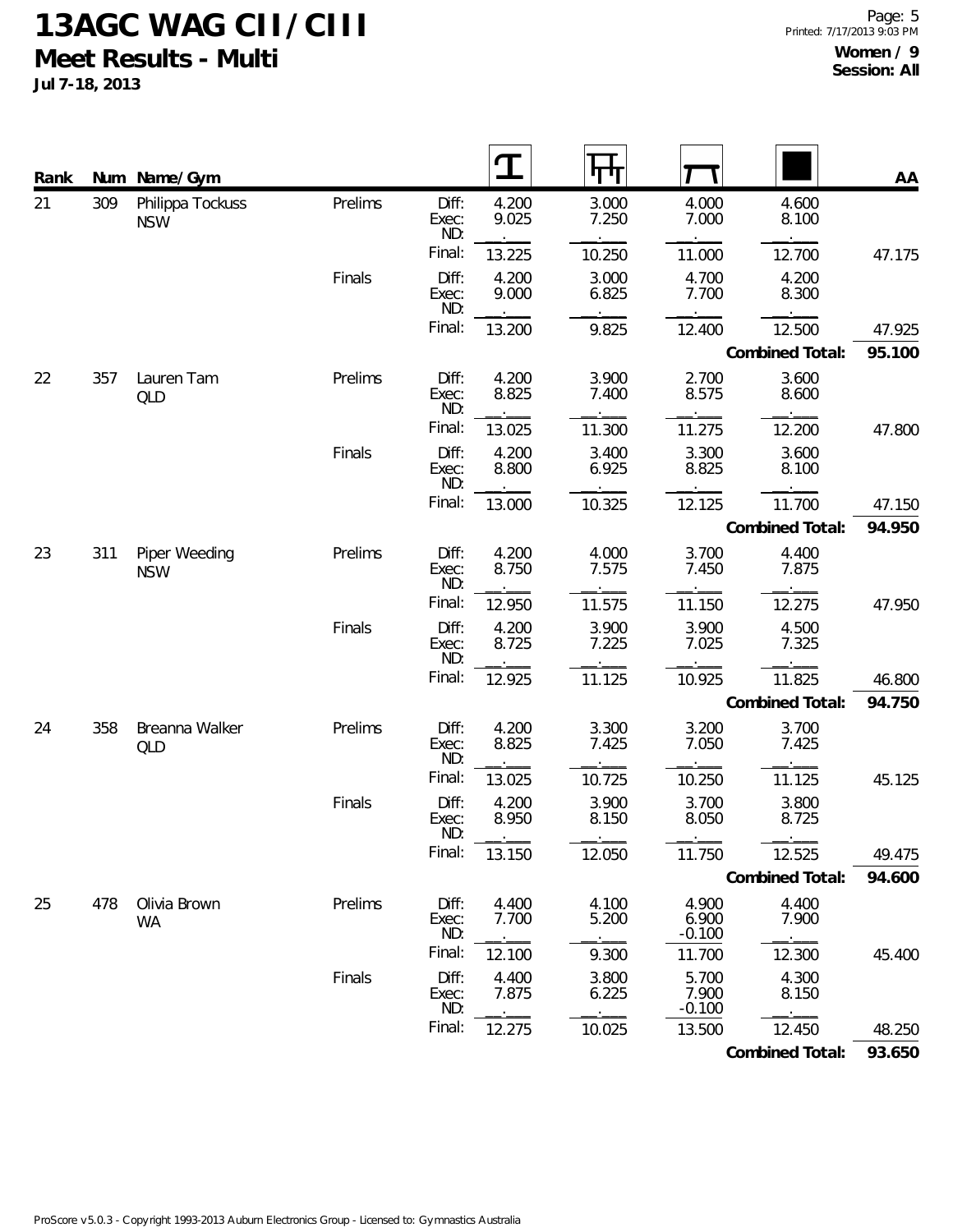**Jul 7-18, 2013**

| Rank |     | Num Name/Gym                  |         |                       |                | पाग            |                            |                 | AA     |
|------|-----|-------------------------------|---------|-----------------------|----------------|----------------|----------------------------|-----------------|--------|
| 26   | 359 | Hannah Cottle<br>QLD          | Prelims | Diff:<br>Exec:<br>ND: | 4.200<br>7.950 | 2.600<br>7.525 | 3.000<br>8.425             | 4.200<br>7.925  |        |
|      |     |                               |         | Final:                | 12.150         | 10.125         | 11.425                     | 12.125          | 45.825 |
|      |     |                               | Finals  | Diff:<br>Exec:<br>ND: | 4.200<br>8.200 | 2.900<br>8.225 | 3.000<br>8.600             | 4.200<br>8.100  |        |
|      |     |                               |         | Final:                | 12.400         | 11.125         | 11.600                     | 12.300          | 47.425 |
|      |     |                               |         |                       |                |                |                            | Combined Total: | 93.250 |
| 27   | 351 | Emma Adamson<br>QLD           | Prelims | Diff:<br>Exec:<br>ND: | 4.200<br>8.825 | 2.900<br>7.825 | 3.400<br>7.000             | 4.100<br>8.150  |        |
|      |     |                               |         | Final:                | 13.025         | 10.725         | 10.400                     | 12.250          | 46.400 |
|      |     |                               | Finals  | Diff:<br>Exec:<br>ND: | 4.200<br>9.175 | 2.700<br>7.700 | 3.300<br>8.500             | 4.100<br>7.000  |        |
|      |     |                               |         | Final:                | 13.375         | 10.400         | 11.800                     | 11.100          | 46.675 |
|      |     |                               |         |                       |                |                |                            | Combined Total: | 93.075 |
| 28   | 481 | Molly Mahoney<br><b>WA</b>    | Prelims | Diff:<br>Exec:<br>ND: | 4.200<br>8.500 | 5.000<br>5.625 | 4.400<br>6.675             | 3.900<br>6.250  |        |
|      |     |                               |         | Final:                | 12.700         | 10.625         | 11.075                     | 10.150          | 44.550 |
|      |     |                               | Finals  | Diff:<br>Exec:<br>ND: | 4.200<br>8.325 | 4.100<br>6.225 | 4.300<br>6.575             | 3.900<br>7.725  |        |
|      |     |                               |         | Final:                | 12.525         | 10.325         | 10.875                     | 11.625          | 45.350 |
|      |     |                               |         |                       |                |                |                            | Combined Total: | 89.900 |
| 29   | 313 | Harriet Crowley<br><b>NSW</b> | Prelims | Diff:<br>Exec:<br>ND: | 4.000<br>8.425 | 4.200<br>7.250 | 3.200<br>7.550             | 4.100<br>7.725  |        |
|      |     |                               |         | Final:                | 12.425         | 11.450         | 10.750                     | 11.825          | 46.450 |
|      |     |                               | Finals  | Diff:<br>Exec:<br>ND: | 4.000<br>7.875 | 3.400<br>6.875 | 2.800<br>6.550<br>$-0.100$ | 4.200<br>7.575  |        |
|      |     |                               |         | Final:                | 11.875         | 10.275         | 9.250                      | 11.775          | 43.175 |
|      |     |                               |         |                       |                |                |                            | Combined Total: | 89.625 |
| 30   | 375 | Jocelyn Stephens<br><b>SA</b> | Prelims | Diff:<br>Exec:<br>ND: | 4.200<br>8.850 | 2.800<br>6.550 | 3.600<br>8.075             | 4.400<br>7.375  |        |
|      |     |                               |         | Final:                | 13.050         | 9.350          | 11.675                     | 11.775          | 45.850 |
|      |     |                               | Finals  | Diff:<br>Exec:<br>ND: | 4.200<br>8.425 | 3.500<br>6.725 | 3.600<br>5.875             | 4.200<br>6.575  |        |
|      |     |                               |         | Final:                | 12.625         | 10.225         | 9.475                      | 10.775          | 43.100 |

**Combined Total: 88.950**